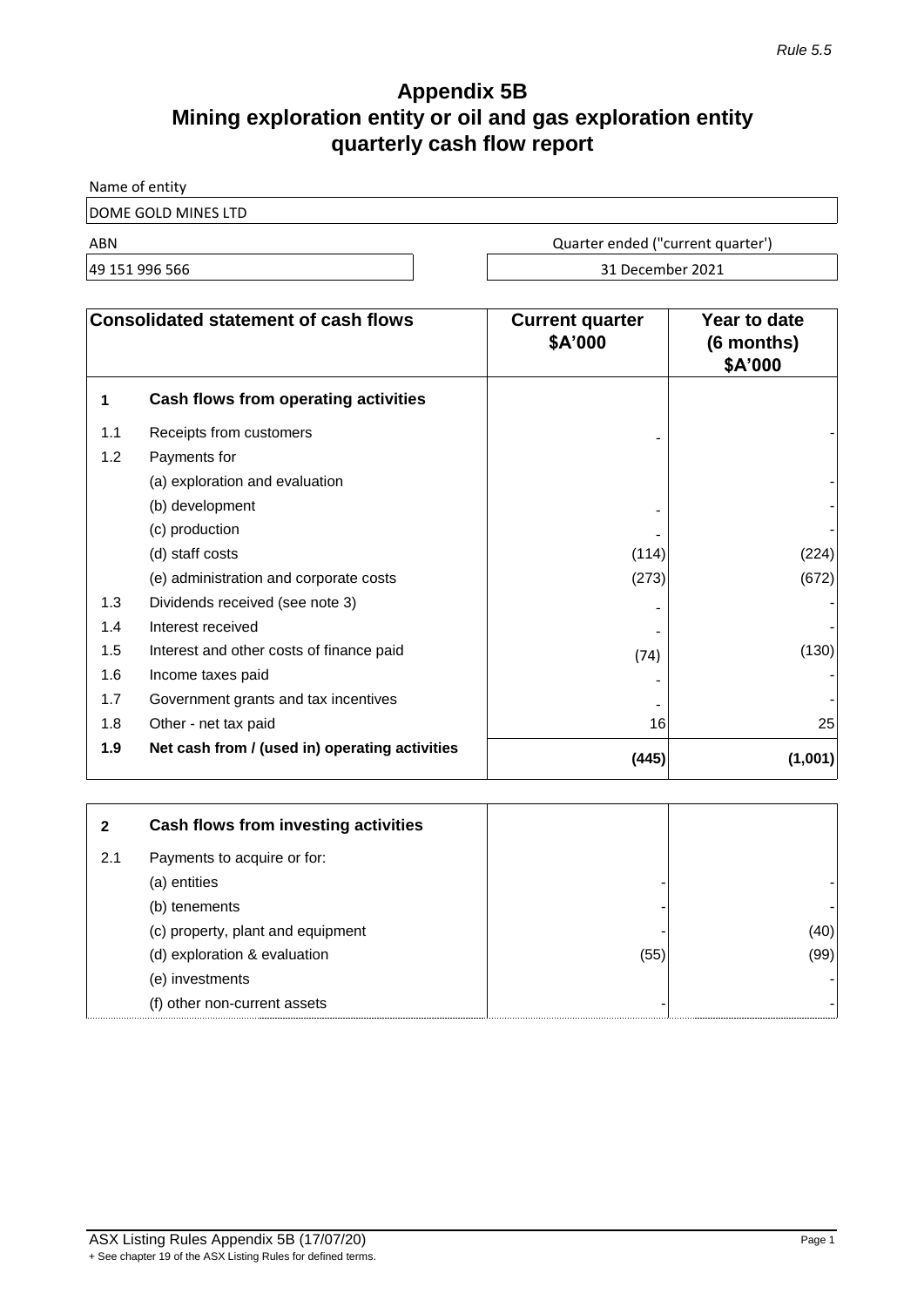**Appendix 5B Mining exploration entity or oil and gas exploration entity quarterly cash flow report**

| <b>Consolidated statement of cash flows</b> |                                                | <b>Current quarter</b><br>\$A'000 | Year to date<br>$(6$ months)<br>\$A'000 |
|---------------------------------------------|------------------------------------------------|-----------------------------------|-----------------------------------------|
| 2.2                                         | Proceed from the disposal of                   |                                   |                                         |
|                                             | (a) entities                                   |                                   |                                         |
|                                             | (b) tenements                                  |                                   |                                         |
|                                             | (c) property, plant and equipment              |                                   |                                         |
|                                             | (d) investments                                |                                   |                                         |
|                                             | (e) other non-current assets                   |                                   |                                         |
| 2.3                                         | Cash flows from loans to other entities        |                                   |                                         |
| 2.4                                         | Dividends received (see note 3)                |                                   |                                         |
| 2.5                                         | Other - net cash paid on deposit               |                                   |                                         |
| 2.6                                         | Net cash from / (used in) investing activities | (55)                              | (139)                                   |

| 3.   | Cash flows from financing activities                                                       |       |       |
|------|--------------------------------------------------------------------------------------------|-------|-------|
| 3.1  | Proceeds from issues of equity securities<br>(excluding convertible debts securities)      | 3,400 | 6,141 |
| 3.2  | Proceeds from issue of convertible debt securities                                         |       |       |
| 3.3  | Proceeds from exercise of options                                                          |       |       |
| 3.4  | Transaction costs related to issues of equity<br>securities or convertible debt securities | (310) | (736) |
| 3.5  | Proceeds from borrowings                                                                   |       |       |
| 3.6  | Repayment of borrowings                                                                    | (87)  | (781) |
| 3.7  | Transaction costs related to loans and borrowings                                          |       |       |
| 3.8  | Dividends paid                                                                             |       |       |
| 3.9  | Other - lease liability paid                                                               |       |       |
| 3.10 | Net cash from / (used in) financing activities                                             | 3,003 | 4,624 |

| 4.  | Net increase / (decrease) in cash and cash<br>equivalents for the period |       |         |
|-----|--------------------------------------------------------------------------|-------|---------|
| 4.1 | Cash and cash equivalents at beginning of period                         | 1,182 | 201     |
| 4.2 | Net cash from / (used in) operating activities (item                     |       |         |
|     | $1.9$ above)                                                             | (445) | (1,001) |
| 4.3 | Net cash from / (used in) investing activities (item                     |       |         |
|     | 2.6 above)                                                               | (55)  | (139)   |
| 4.4 | Net cash from / (used in) financing activities (item                     |       |         |
|     | $3.10$ above)                                                            | 3,003 | 4,624   |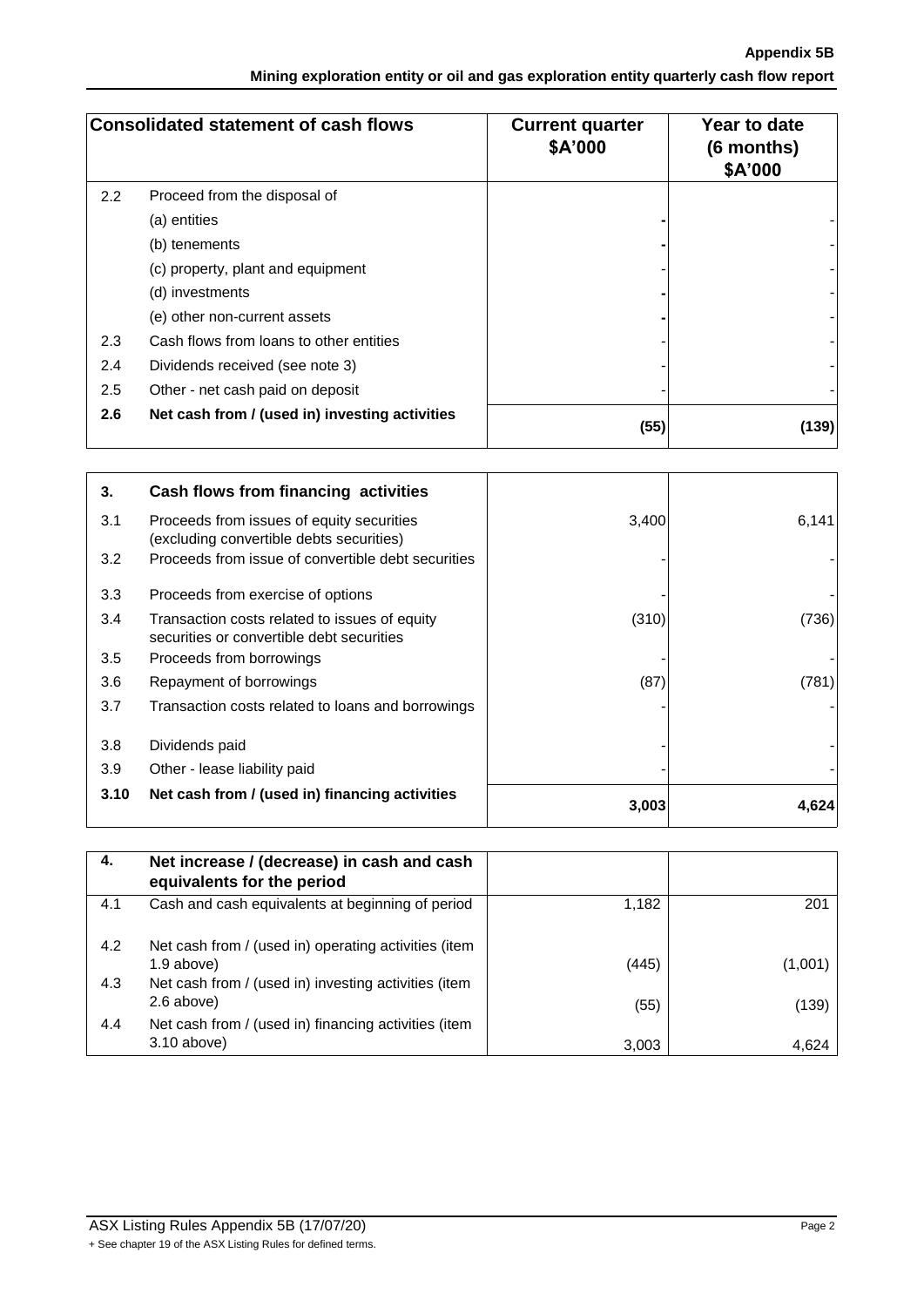## **Appendix 5B Mining exploration entity or oil and gas exploration entity quarterly cash flow report**

|     | <b>Consolidated statement of cash flows</b>  | <b>Current quarter</b><br>\$A'000 | Year to date<br>(6 months)<br>\$A'000 |
|-----|----------------------------------------------|-----------------------------------|---------------------------------------|
| 4.5 | Effect of movement in exchange rates on cash |                                   |                                       |
|     | held                                         |                                   |                                       |
| 4.6 | Cash and cash equivalents at end of period   | 3,685                             | 3,685                                 |

| 5.  | Reconciliation of cash and cash equivalents<br>at the end of the quarter (as shown in the<br>consolidated statement of cash flows) to the related<br>items in the accounts | <b>Current quarter</b><br>\$A'000 | <b>Previous quarter</b><br>\$A'000 |
|-----|----------------------------------------------------------------------------------------------------------------------------------------------------------------------------|-----------------------------------|------------------------------------|
| 5.1 | <b>Bank balances</b>                                                                                                                                                       | 765                               | 362                                |
| 5.2 | Call deposits                                                                                                                                                              | 2,920                             | 820                                |
| 5.3 | <b>Bank overdrafts</b>                                                                                                                                                     |                                   |                                    |
| 5.4 | Other (provide details)                                                                                                                                                    |                                   |                                    |
| 5.5 | Cash and cash equivalents at end of quarter<br>(should equal item 4.6 above)                                                                                               | 3,685                             | 1,182                              |

| 6.                                                                                                                                                       | Payments to related parties of the entity and their associates                             | <b>Current quarter</b><br>\$A'000 |
|----------------------------------------------------------------------------------------------------------------------------------------------------------|--------------------------------------------------------------------------------------------|-----------------------------------|
| 6.1                                                                                                                                                      | Aggregate amount of payments to related parties and their associates included<br>in item 1 | 108                               |
| 6.2                                                                                                                                                      | Aggregate amount of payments to related parties and their associates included<br>in item 2 |                                   |
| Note: if any amounts are shown in items 6.1 or 6.2, your quarterly activity report must include a description of, and an explanation for, such payments. |                                                                                            |                                   |
|                                                                                                                                                          | Directors fees and interest                                                                |                                   |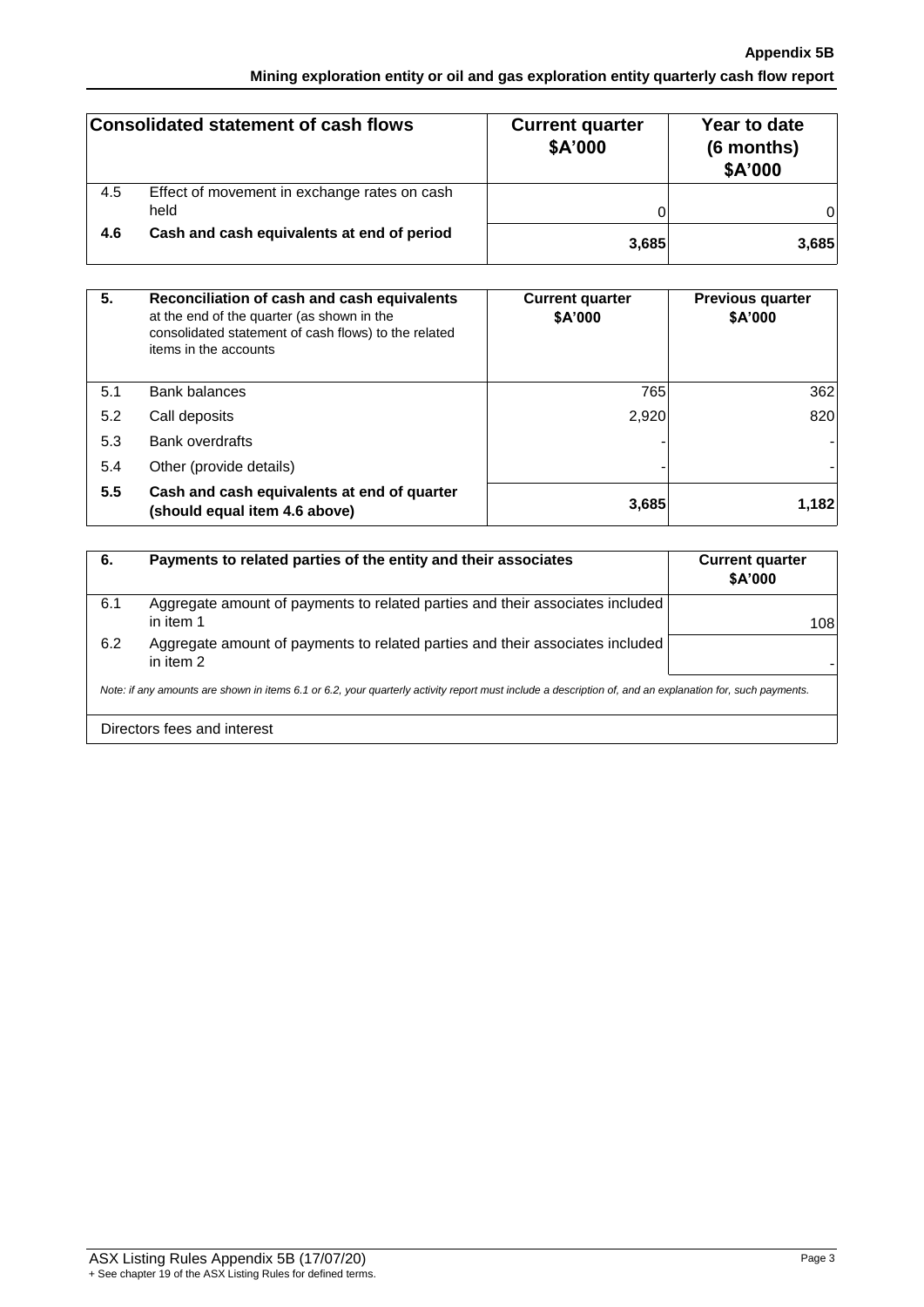### **Appendix 5B**

**Mining exploration entity or oil and gas exploration entity quarterly cash flow report**

| 7.         | <b>Financing facilities</b><br>Note: the term "facility' includes all forms of financing arrangements<br>available to the entity.<br>Add notes as necessary for an understanding of the sources of<br>finance available to the entity.                                                                                                                                                                                     | <b>Total facility amount at</b><br>quarter end<br>\$A'000 | Amount drawn at<br>quarter end<br>\$A'000 |  |
|------------|----------------------------------------------------------------------------------------------------------------------------------------------------------------------------------------------------------------------------------------------------------------------------------------------------------------------------------------------------------------------------------------------------------------------------|-----------------------------------------------------------|-------------------------------------------|--|
| 7.1        | Loan facilities                                                                                                                                                                                                                                                                                                                                                                                                            | 4,960                                                     |                                           |  |
| 7.2        | Credit standby arrangements                                                                                                                                                                                                                                                                                                                                                                                                |                                                           |                                           |  |
| 7.3        | Other (please specify)                                                                                                                                                                                                                                                                                                                                                                                                     | $\overline{\phantom{a}}$                                  |                                           |  |
| 7.4        | <b>Total financing facilities</b>                                                                                                                                                                                                                                                                                                                                                                                          | 4,960                                                     |                                           |  |
| 7.5        | Unused financing facilities available at quarter end                                                                                                                                                                                                                                                                                                                                                                       |                                                           | 4,960                                     |  |
| 7.6        | Include in the box below a description of each facility above, including the lender, interest rate, maturity<br>date and whether it is secured or unsecured. If any additional financing facilities have been entered into<br>or are proposed to be entered into after quarter end, include a note providing details of those facilities as<br>well.                                                                       |                                                           |                                           |  |
|            | Lender: Repaust Mining Services Pty Ltd 5% unsecured loan \$500K loan facility, maturity date 31/12/2022<br>Lender: Blue Ridge Interactive Ltd 5% unsecured loan \$3.5m loan facility, maturity date 31/12/2022<br>Lender: Mr Garry Lowder 10% unsecured loan \$160k loan facility, maturity date 31/12/2022<br>Lender: Fleet Market Investments Pty Itd 10% unsecured Ioan \$800k Ioan facility, maturity date 31/12/2022 |                                                           |                                           |  |
| 8.         | Estimated cash available for future operating activities                                                                                                                                                                                                                                                                                                                                                                   |                                                           | \$A'000                                   |  |
| 8.1        | Net cash from / (used in) operating activities (item 1.9)                                                                                                                                                                                                                                                                                                                                                                  |                                                           | (445)                                     |  |
| 8.2        | (Payments for exploration & evaluation classified as investing activities) (item                                                                                                                                                                                                                                                                                                                                           |                                                           |                                           |  |
|            | 2.1(d)                                                                                                                                                                                                                                                                                                                                                                                                                     |                                                           | (55)                                      |  |
| 8.3<br>8.4 | Total relevant outgoings (item $8.1 +$ item $8.2$ )                                                                                                                                                                                                                                                                                                                                                                        |                                                           | (500)                                     |  |
| 8.5        | Cash and cash equivalents at quarter end (item 4.6)                                                                                                                                                                                                                                                                                                                                                                        |                                                           | 3,685                                     |  |
| 8.6        | Unused finance facilities available at quarter end (item 7.5)                                                                                                                                                                                                                                                                                                                                                              |                                                           | 4,960                                     |  |
|            | Total avilable funding (item $8.4 +$ item $8.5$ )                                                                                                                                                                                                                                                                                                                                                                          |                                                           | 8,645                                     |  |
| 8.7        | 17<br>Estimated quarters of funding available (item 8.6 divided by item 8.3)                                                                                                                                                                                                                                                                                                                                               |                                                           |                                           |  |
|            | Note: if the entity has reported positive relevant outgoings (ie a net cash inflow) in item 8.3, answer item 8.7 as "N/A". Otherwise, a figure for the<br>estimated quarters of funding available must be included in item 8.7.                                                                                                                                                                                            |                                                           |                                           |  |
| 8.8        | If item 8.7 is less than 2 quarters, please provide answers to the following questions:                                                                                                                                                                                                                                                                                                                                    |                                                           |                                           |  |
|            | 8.8.1<br>Does the entity expect that it will continue to have the current level of net operating<br>cash flows for the time being and, if not, why not?                                                                                                                                                                                                                                                                    |                                                           |                                           |  |
|            | Answer:                                                                                                                                                                                                                                                                                                                                                                                                                    |                                                           |                                           |  |
|            | 8.8.2<br>Has the entity taken any steps, or does it propose to take any steps, to raise further<br>cash to fund its operations and, if so, what are those steps and how likely does it believe that<br>they will be successful?                                                                                                                                                                                            |                                                           |                                           |  |
|            | Answer:                                                                                                                                                                                                                                                                                                                                                                                                                    |                                                           |                                           |  |
|            | 8.8.3<br>Does the entity expect to be able to continue its operations and to meet its business<br>objectives and, if so, on what basis?                                                                                                                                                                                                                                                                                    |                                                           |                                           |  |
|            | Answer:                                                                                                                                                                                                                                                                                                                                                                                                                    |                                                           |                                           |  |
|            |                                                                                                                                                                                                                                                                                                                                                                                                                            |                                                           |                                           |  |